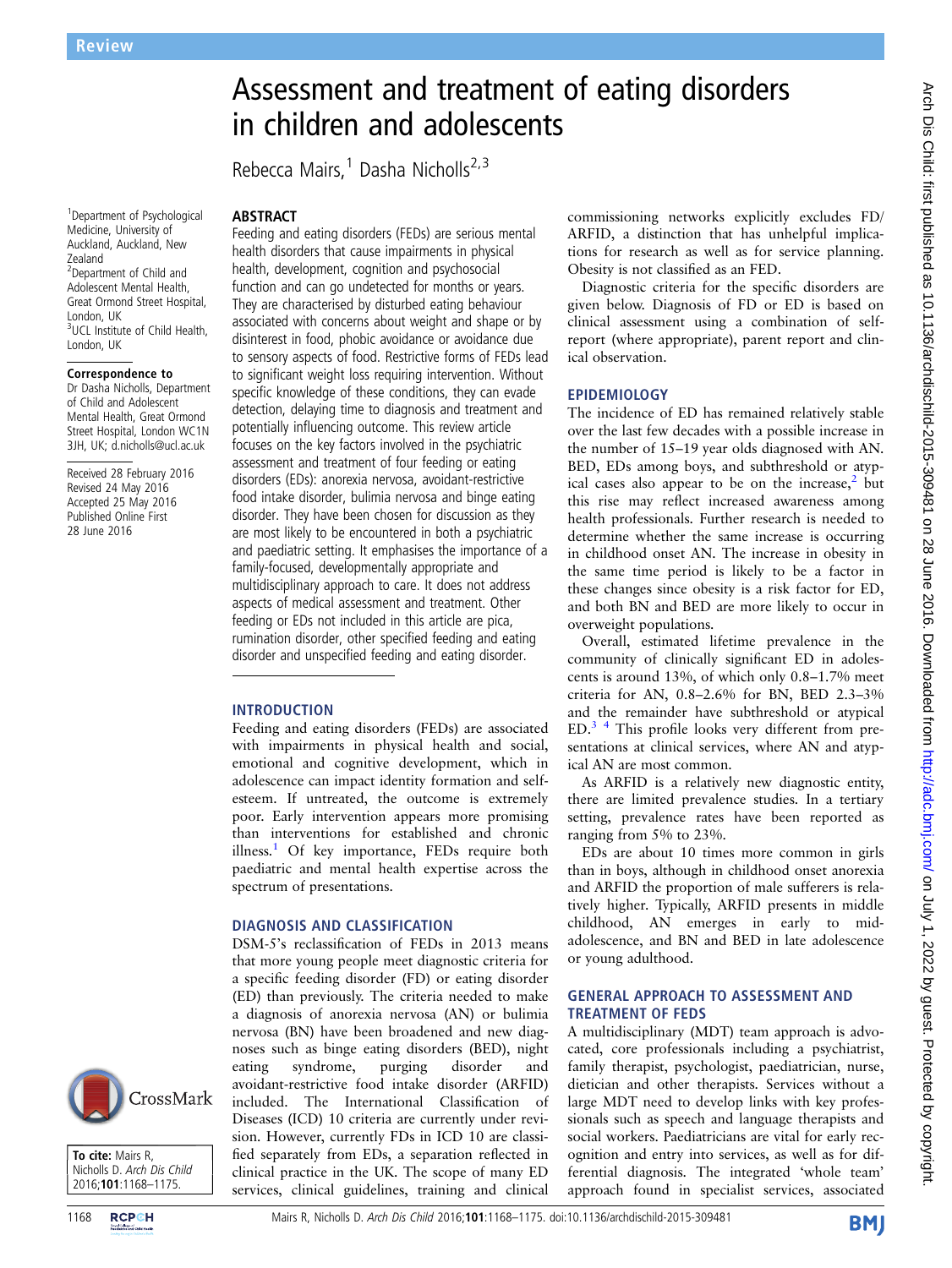with good leadership and a coherent treatment philosophy, appears to be more important for outcome than the specific skills of any one individual working in a different setting.

The initial interview is an opportunity to establish rapport and engage the often reluctant young person and their family. Exploring motivation helps the clinician determine factors that may promote recovery. Assessment covers physical, psychological and social needs and should be developmentally informed. It will include both an individual and a family component because the young person may not disclose weight or shape concerns or risk issues in a family context. Medical and psychiatric risk must be assessed in an ongoing way as risks fluctuate over the course of treatment. Direct mealtimes observation is important for assessment of some presentations.

At the end of the assessment, a shared formulation of factors influencing the development or maintenance of the FD or ED will help tailor treatment for the individual and their family. Feedback should include factors in the various domains of assessment (physical, psychological and social), together with a diagnosis, comorbidities and risks. The young person is offered choice where possible and should be involved in decisionmaking where appropriate. Growth monitoring should be instituted for those who have not completed puberty.

#### ASSESSMENT TOOLS

These can be used to measure FD or ED pathology, assist with diagnosis and monitor progress but should not be used without a clinical interview that includes the child and family and uses the expertise of the clinician. Tool selection depends on the clinical setting, time available and access to training.

# Semistructured interview

The Eating Disorders Examination (EDE), considered the 'gold standard', assesses ED symptoms over the preceding 28 days. It is validated for diagnosis in adults and adolescents down to age 9, although the children's (ChEDE) version is generally used for children and adolescents aged  $\geq$ 7 years.<sup>[6](#page-6-0)</sup> In children and young people, information from parents and carers is needed to corroborate the diagnosis. Adolescents and children tend to score lower than adults, and young people with AN and boys tend to have lower scores than those with BN. It is therefore important to compare scores to the age-appropriate normative data. Training is required.

The Development and Wellbeing Assessment (DAWBA) generates likely DSM diagnoses on the basis of both parent and selfreport, corroborated by clinician review and can be completed online [\(http://www.DAWBA.info](http://www.DAWBA.info)). The DAWBA is more likely that the EDE to agree with clinical diagnosis in young people and also generates information about possible comorbidities.

A comparable interview to the EDE is in development for the diagnostic assessment of ARFID, Rumination Disorder and pica (Bryant-Waugh, personal communication).

# Self-report questionnaires

The self-report EDE-Q is adapted from the EDE, is quicker to complete and does not require training to administer. Differences between the EDE and EDE-Q can be mitigated by giving instructions. Some clinical features, like binge eating, are reported more accurately by questionnaire than interview. The reverse is true for restrictive eating behaviours, which tend to be minimised on self-report. A short (15 item) form of the EDE-Q has been developed. The EDE-Q has not been validated for children under the age of 12.

Other shorter self-report questionnaires appropriate for AN, BN and BED include the Children's Eating Attitudes Test, the Eating Attitudes Test (age  $13+$ ), The Kids Eating Disorders Survey and The Eating Disorders Inventory for Children. The Dutch Eating Behaviour Questionnaire is useful for assessment of emotional overeating and binge eating in overweight populations.

A number of structured measures for FDs exist that allow information from parent report and clinician observation to be systemically captured, the most reliable of which is the Behavioral Pediatrics Feeding Assessment Scale.[7](#page-6-0)

# INITIATING MEAL PLANS

Whatever the ED or FD, the primary aim is for regular meals and snacks to be eaten and spread out throughout the day. Without regular eating, the young person can slip into the habit of skipping meals, lose hunger signals or a bingeing episode might be triggered. Anxiety can escalate due to worry about when the next meal will be. Emotional support or distraction during and after mealtimes is invaluable.

The skills of parents, carers and staff in supporting feeding are fundamental. In outpatient settings, families are given help for meal support, within the therapy sessions or through psychoeducation or videos. The emphasis is on reinforcing parental knowledge of normal eating expectations. Where there are specific nutritional concerns, a meal plan can be developed in consultation with a dietician. It will take time for the young person to accept a range and quantity of food that is desirable but the clinician must keep encouraging change. Individual psychological interventions in which the emphasis is on the patient taking responsibility, such as cognitive behavioural therapy (CBT), include direct work around regular eating patterns and intake. Nutritional therapy alone is less effective and has high rates of dropout.

Meal and snack choices should be appropriate in type and quantity for normal healthy eating (20–35% energy intake from fat, 45–65% from carbohydrate and 10–35% from protein), and the importance of fluids emphasised. Higher energy choices allow for weight gain without volume. An underweight person will have lower-than-expected energy needs due to their hypometabolic state. Refeeding of a severely malnourished child needs to follow published guidelines and be undertaken by a team knowledgeable of the risks of both underfeeding and overfeeding. The Junior MARSIPAN report gives detailed guidance on refeeding[,8](#page-6-0) and a recent randomised controlled trial (RCT) suggests a reasonably high initial calorie intake  $(\geq 1200 \text{ kcal})$ except in those at ultra high risk. $9$  As metabolic rate increases, so will energy requirements.

# ANOREXIA NERVOSA

# Aetiology

The aetiology of AN is complex and multifactorial. Where parent blaming and feminist theories once dominated, current understanding emphasises the role of heritability, neuropsychological risk including cognitive inflexibility and weak central coherence, and the role of perfectionism and deficits in social cognition. Sociocultural factors, such as family and peer relationships, self-esteem and coping style, and the impact of media and other cultural influences, are potentially modifiable and more likely to account for secular trends in incidence. Conversely underlying neurobiological factors, including autism spectrum traits, appear to influence treatment response.<sup>[10](#page-6-0)</sup> Interestingly, genetic factors appear to play a greater role in adolescent onset than childhood AN, suggesting that puberty trig-gers epigenetic phenomena, especially in girls.<sup>[11](#page-6-0)</sup>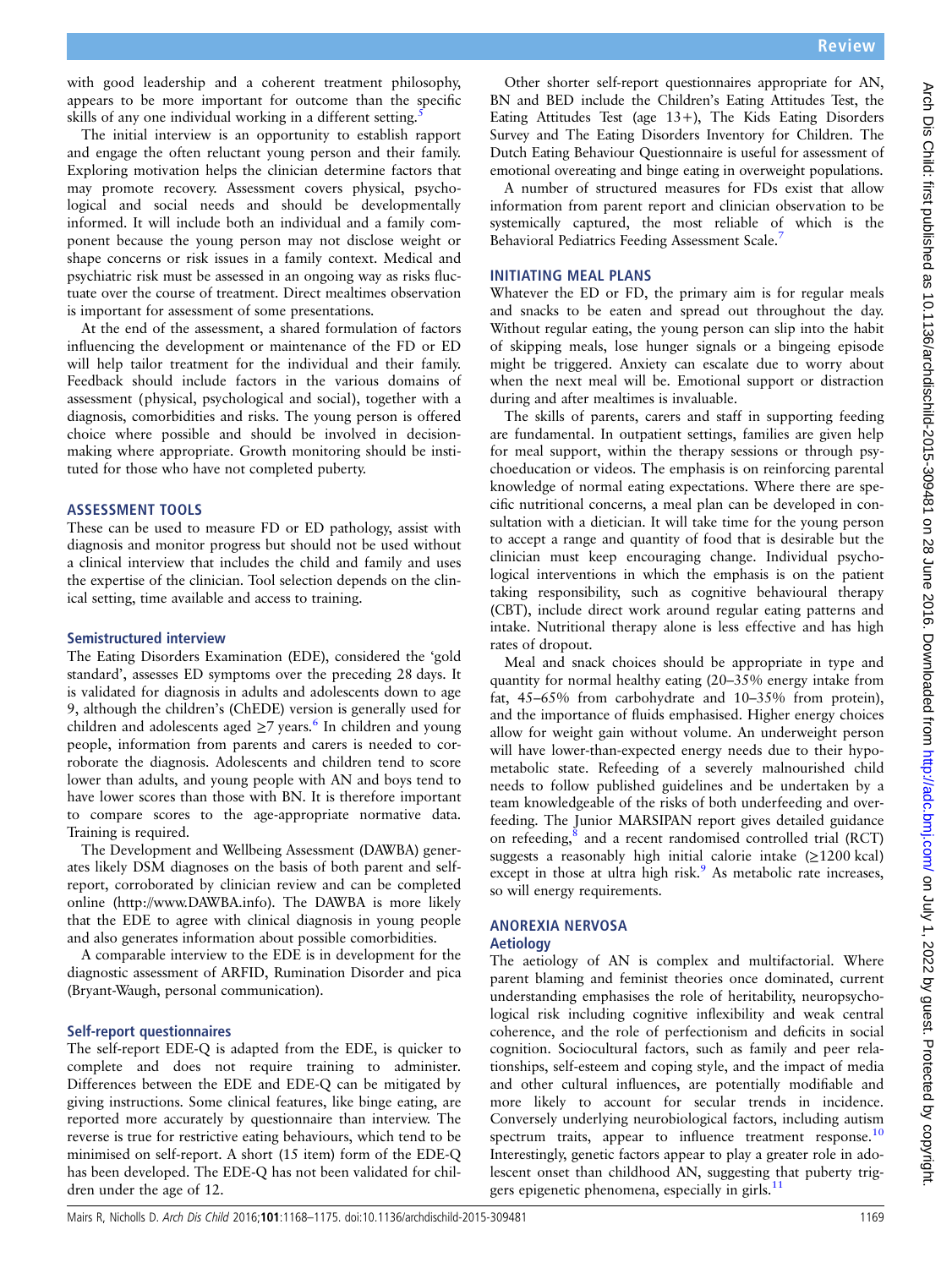# <span id="page-2-0"></span>**Diagnosis**

Although diagnostic criteria are the same for children and adults (box 1), young people lack the capacity to express abstract concepts such as self-awareness or motivation. Diagnosis therefore takes into consideration behaviour as well as cognitions. Young people are typically brought to a health professional by concerned parents with a history of restricting energy dense, fatty or sugar-containing foods, accompanied by increasingly rigid eating patterns. Social withdrawal, increased restlessness and low mood develop as weight loss escalates. Specific energy-eliminating behaviours, such as excessive exercising, selfinduced vomiting or, more rarely in young people than adults, laxative misuse, may be present.

It can take some time for parents and health professionals to recognise when these behaviours fall outside the normal range, and the young person may be very sick by the time they present. This is particularly the case with children who have a shorter duration of illness and more rapid weight  $loss<sub>12</sub>$  $loss<sub>12</sub>$  $loss<sub>12</sub>$  with high levels of medical instability.[13](#page-6-0) Males may also not be recognised as readily, as they may exercise excessively, and be focused on muscular build than low body weight.

Underweight is estimated from comparing body mass index (BMI) to age-matched norms. Below the second BMI centile, % BMI (BMI/% median BMI for age and gender) is the most useful way of quantifying underweight. However, medical instability can be present without low weight so the degree of weight loss and other parameters must also be considered when assessing severity. The Junior MARSIPAN guidelines<sup>[8](#page-6-0)</sup> provide a risk assessment framework by which risk and medical stability can be assessed to guide management decisions.

# Differential diagnosis

AN and obsessive compulsive disorder (OCD) share obsessions and compulsive behaviours. When these solely focus on eating and weight, the diagnosis is AN. Depression, anxiety and rumination disorder can cause significant weight loss but concerns about weight and shape and fear of weight gain will not be present. Those with rumination disorder will regurgitate food effortlessly after eating rather than it being a deliberate act.

Medical causes of weight loss are summarised in table 1, and it is imperative that these are ruled out, although managing acute malnutrition should not be delayed while investigations take place.

# **Comorbidities**

Comorbid conditions are common. Fifty percent of young people will have an anxiety disorder such as social anxiety or

# Box 1 Diagnostic criteria for anorexia nervosa (based on ICD 10 and DSM-5)

- ▸ Intentional restriction or avoidance of food intake leading to significantly low body weight, or in young people, failure to make expected weight gain.
- ▸ Distorted view of weight and shape, fear of fatness or lack of insight into the seriousness of low body weight.
- ▸ Emergence of behaviours such as avoidance of foods perceived as fattening, excessive exercise, use of weight control medications or purging.
- ► Endocrine dysfunction that might cause loss of periods in females or sexual potency in males. In young people, puberty may be delayed or arrested.

# Table 1 Medical differential diagnoses for anorexia nervosa

| Endocrine        | Hyperthyroidism, glucocorticoid insufficiency, diabetes              |
|------------------|----------------------------------------------------------------------|
| Gastrointestinal | Inflammatory bowel disease, coeliac disease, peptic ulcer<br>disease |
| Neoplastic       | Central nervous system tumours or other malignancies                 |
| Other            | Chronic infections such as tuberculosis                              |

OCD. Major depressive disorder is also common. A small but important minority will have comorbid autism spectrum disorder. Diagnosis of comorbidity must be made cautiously as effects of underweight can mimic these symptoms, which resolve with weight restoration.

# **Treatment**

Outpatient-based care is as effective as inpatient and more cost effective<sup>14</sup> provided the child is medically stable and psychiatric risk can be managed. Medical unstable patients will require inpatient stabilisation in either a paediatric or psychiatric setting before discharge to outpatient care. Most specialist services offer a range of treatment options from outpatient, intensive treatments with meal support, and access to day programmes and inpatient treatment. Targets for weekly weight gain are generally 0.5–1 kg in the inpatient setting and 0.5 kg in outpatient setting.

# Psychological treatments

The current evidence for adolescents <19 years who have had the illness for  $\lt$ 3 years best supports family based therapy  $(FBT)$ ,<sup>[15](#page-6-0)</sup> but there are relatively few studies comparing it with other treatment modalities. The Maudsley Model of FBT focuses on behavioural change, regards parents as experts of their family and empowers them to take charge until recovery begins. The therapy consists of three phases (table 2) conducted over a 6-month period, although this may need to be increased to 12 months for those with marked rigidity and obsessional anxiety. At the end of treatment, 50–75% will have returned to a healthy weight and relapse rates are generally low. Intensive multifamily therapy over 5 days has also shown good outcomes and may be useful where FBT is insufficient alone.

Adolescent focused therapy  $(AFT)^{16}$  $(AFT)^{16}$  $(AFT)^{16}$  has been shown to be similarly effective compared with FBT but outcomes are better for FBT at 6 and 12 months.<sup>[17](#page-6-0)</sup> It is therefore a valuable alternative when family dynamics are such that they interfere with treatment or if the family is unable to commit to FBT, perhaps due to ill health. In this therapy, the adolescent is taught to identify and cope with negative emotions and developmental challenges hypothesised to be driving the ED. In trials, rates of hospitalisation for medical instability were higher with AFT than FBT since AFT does not focus on managing eating behaviour specifically.

Enhanced cognitive behavioural therapy (CBT-E) has shown good outcomes in adult settings for both AN and BN, and

| Table 2 Phases of family-based treatment               |                   |  |
|--------------------------------------------------------|-------------------|--|
| Phase of family based therapy                          | Treatment (weeks) |  |
| Parents in charge of weight restoration                | $1 - 10$          |  |
| Adolescent taking increasing responsibility for eating | $11 - 16$         |  |
| Adolescent issues                                      | $17 - 20$         |  |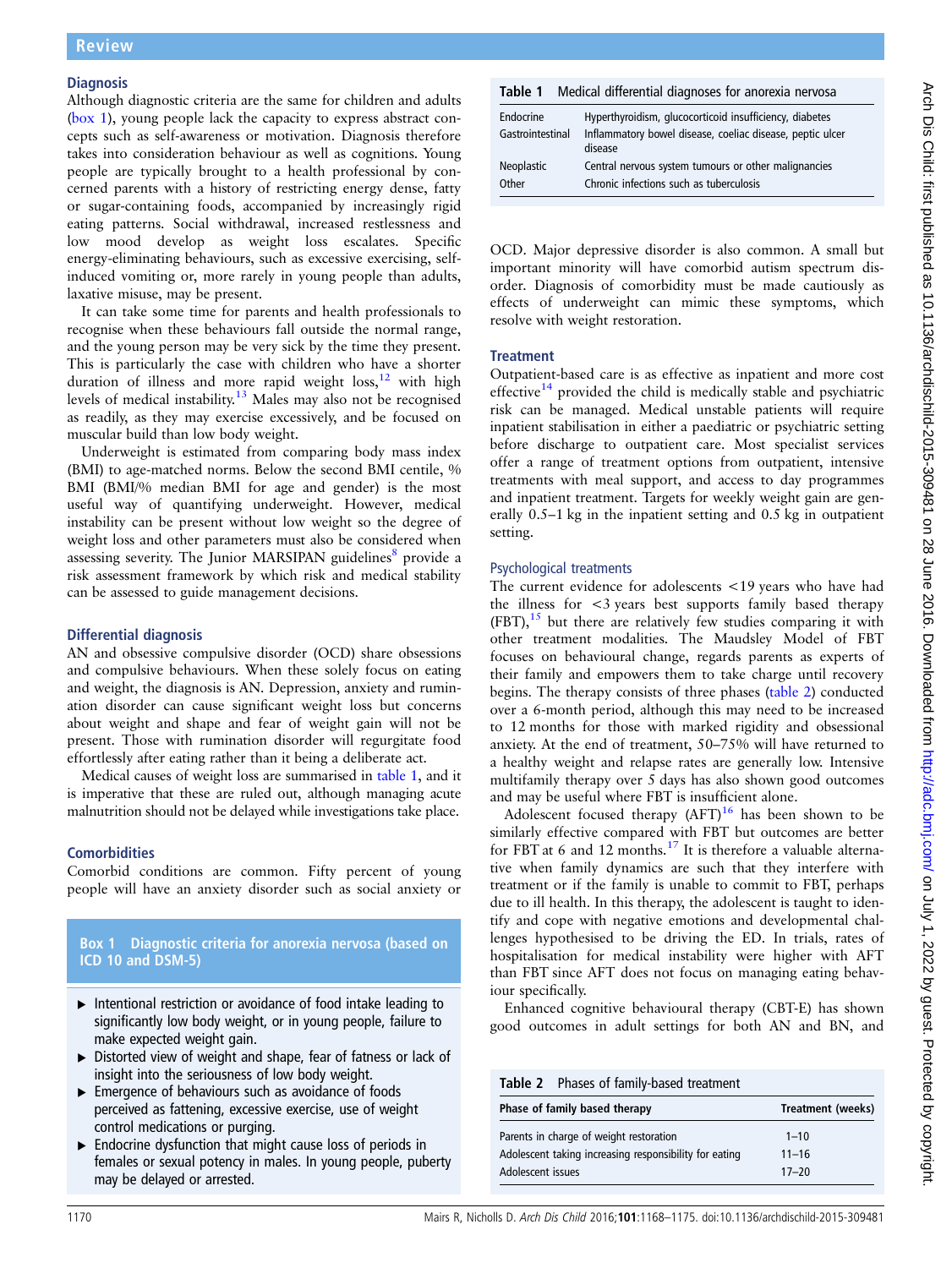substantial improvements in weight and eating disorder pathology maintained over a 60-week period have been seen in an adolescent cohort.[18](#page-6-0) This therapy focuses on the cognitive processes maintaining the ED to drive changes in eating behaviour.

Parent groups are effective for addressing the emotional experiences of parents, relative lack of knowledge, can improve skills, confidence, understanding and adherence to the meal plan and may have an important role to play in early phases of  $\mu$ illness<sup>[19](#page-6-0)</sup> as well as being an important adjunct to care for those with established illness.

Group work for young people is often a feature of multimodal and intensive treatments, and tends to focus on selfesteem, body image or thinking style.

#### Medication

Antipsychotics are often used in the treatment of AN with aim of reducing anxiety, obsessional thinking and improving weight gain. Although case reports have shown promise, three small RCTs conducted in adolescents showed that risperidone and olanzapine provided no additional benefit during weight restor-ation.<sup>[20 21](#page-6-0)</sup> In an open-label RCT, quetiapine led to psychological and physical improvements but the study was not adequately powered to draw firm conclusions.<sup>[22](#page-6-0)</sup> There may be a subgroup of patients where antipsychotic medication is a shortterm adjunct to help manage dysregulated behaviour and emotions. However, there is no research evidence to support this practice.

Similarly, there is no evidence of benefit for the use of selective serotonin reuptake inhibitors (SSRIs) for the treatment of the symptoms of AN or for preventing relapse. When considering an SSRI for a comorbid illness, it is important to consider whether starvation is driving the symptoms themselves. A family or personal history of mental illness or symptoms emerging prior to ED onset can be a helpful guide. SSRIs are less effective in those that are acutely ill and underweight. Caution must be taken prescribing any medication that could prolong the QTc interval, which may be lengthened due to underweight.

Despite the lack of evidence for effectiveness, psychotropic medications are widely prescribed.

#### Treatment-resistant adolescent AN

Following review and reformulation if needed, a number of strategies are used when first-line interventions are not effective. These include

- ▸ Enhancing parents' self-efficacy through intensive parent coaching alongside  $FBT^{23}$  or through groups' teaching communication skills, motivational interviewing and meal support to parents and carers.<sup>[24](#page-6-0)</sup>
- ▸ Providing therapy to parents alone using an FBT format (separated FBT) if levels of criticism and conflict are high in conjoint therapy.<sup>[25](#page-6-0)</sup>
- ▸ Cognitive remediation therapy (CRT) is a specific approach developed on the basis of neuropsychological research into aetiology and maintenance of AN.<sup>[26](#page-6-0)</sup> Sufferers of anorexia tend to be rigid in their thinking style and pay extreme attention to detail. Early studies using CRT show improvements in these domains, and when delivered in the group format, recipients reported feeling better able to change. It may therefore have a role in improving motivation or engagement in therapy.
- ▸ The role of inpatient psychiatric treatment for adolescent AN is undergoing reconsideration in light of evidence that it does not improve, and may even worsen, outcome, $14$  and is no more effective than day patient treatment. $27$  There is

undoubtedly a role for longer admissions as well as brief crisis admissions in a small number of treatment-resistant cases. The decision to admit should be made carefully by those with in-depth knowledge of the individual patient and a long-term view of their treatment history and response.

#### **Outcomes**

Adolescents generally do better than adults with AN, with 50– 75% receiving a family-based treatment approach reaching a healthy weight. At follow-up, 60–90% will have recovered or partially recovered and relapse rates are generally low. Emphasis on early, intensive, outpatient, family-based treatment approaches, with preservation of home and school life where possible, appears to have improved outcome overall. There are however a proportion of patients who relapse or who are treatment resistant, an increased risk of psychiatric disorders in adulthood with comorbidity estimated around 50% and a suggestion that childhood onset AN may have a poorer outcome than adolescent onset.

#### BULIMIA NERVOSA AND BINGE EATING DISORDER **Aetiology**

As for AN, psychological and environmental factors interact with and influence the expression of genetic risk to cause eating pathology.<sup>[28](#page-6-0)</sup> Bulimia nervosa (BN) has features in common with AN and with BED, such that some argue that a categorical distinction is unjustified. Nonetheless, some risk factors and features of BN differ from restrictive AN, including impulsivity and sensitivity to reward and punishment, while others overlap such as high heritability, and temperamental traits such as perfectionism.

# **Diagnosis**

Binge eating (box 2) is a characteristic of both BN and BED, and can occur in AN too. Loss of control may be more indicative of the binge eating than the amount of food consumed, particularly in children and young people, who may not readily be able to access food but nonetheless feel the drive to binge. Binges are often preceded or followed by periods of food restriction. The presence or absence of compensatory behaviours (self-induced vomiting, medications (laxatives or diuretics), fasting or excessive exercise) to prevent weight gain determines the diagnosis. Despite compensatory mechanisms, individuals with BN are usually of normal weight or overweight. Purging with laxatives is less common and secretiveness more common in young people. About two-thirds of individuals with BED are overweight, but weight does not correlate with disease severity.

# Box 2 Definition of binge eating

- $\triangleright$  Regular episodes of eating much more than most people would in a similar situation over a short period of time.
- ▶ An experience of 'loss of control' while eating.
- $\blacktriangleright$  In a binge episode, the individual may
	- eat alone due to shame and disgust about quantities eaten
	- eat when not hungry
	- eat rapidly
	- eat until uncomfortably full
	- feel depressed or guilty afterwards.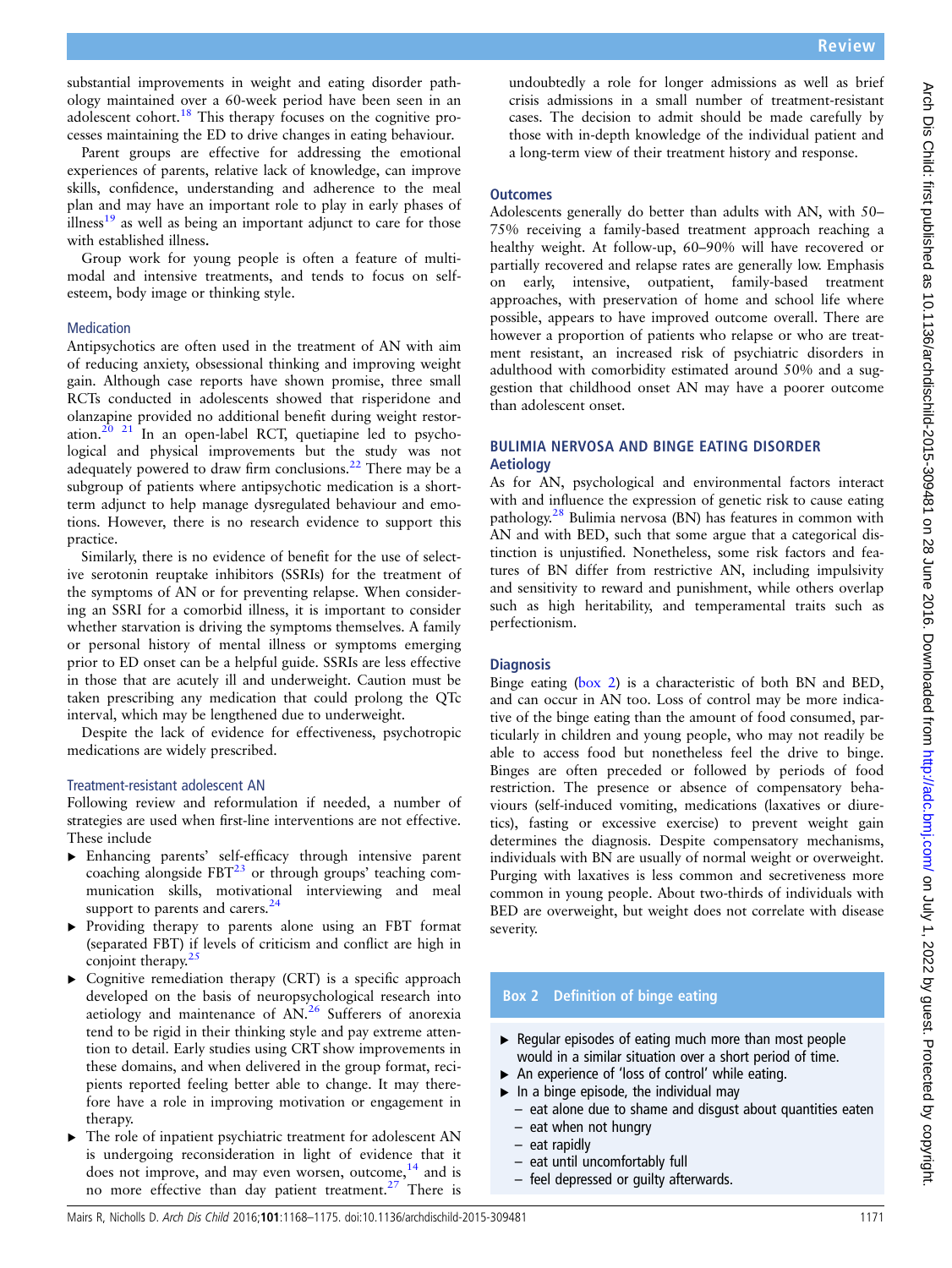| <b>Table 3</b> Common differential diagnoses for bulimia nervosa or |  |  |  |
|---------------------------------------------------------------------|--|--|--|
| binge eating disorder                                               |  |  |  |

| Medical     | Obesity, insulinoma, hypothalamic tumours, gastric outlet<br>obstruction, hyperemesis gravidum, Prader-Willi syndrome,<br>Kleine-Levin syndrome, Kluver-Bucy syndrome |
|-------------|-----------------------------------------------------------------------------------------------------------------------------------------------------------------------|
| Psychiatric | Anorexia nervosa, obsessive compulsive disorder, depression, body<br>dysmorphic disorder                                                                              |

BN was first described in 1979 as 'an ominous variant of AN' because binge purge behaviours arise in a proportion of those with AN, and this subgroup has a poorer treatment response. This presentation may also be accompanied by feelings of shame at having failed to maintain a low weight despite a strong cognitive drive to do so. If not preceded by AN, both BN and BED can go undetected for several years before a diagnosis is made, which may reflect embarrassment and poor insight. Sufferers typically present 5 years after symptom onset unless their behaviours are extreme or have been disclosed to a parent/carer. Guilt and shame are common, cognitions that require cognitive maturation and a capacity for self-evaluation. This may explain why BN and BED tend to occur in later adolescence and adulthood and are relatively rare in childhood.

Depressive symptoms and body dissatisfaction are important risk factors, as well as childhood obesity. Males can also suffer from the disorder and are more likely to present with overexercise and steroid use.

Screening tools can be useful in identifying young people with BN and BED, and self-referral may encourage earlier help seeking. Dentists and paediatricians are also key in detecting BN, through dental erosion, abnormal electrolytes, oesophageal bleeding, and so on.

# **Comorbidities**

Anxiety and depression are common. Self-harm, suicidal ideation, substance abuse and other impulsive or risk-taking behaviours are also seen but less so in younger adolescents. Mood lability and emotional dysregulation are common features.

Individuals with onset of bingeing prior to the age of 18 have a higher lifetime risk of BN, greater likelihood of ED treatment, substance abuse and higher rates of post-traumatic stress disorder.

# Differential diagnosis

Disorders to consider in the differential diagnosis are given in table 3.

# **Treatment**

The majority of patients with BN and BED can be treated as outpatients. Hospitalisation or day patient treatment should only be considered for management of medical risk, suicide risk or severe self-harm. The evidence base for the treatment of both disorders in adolescence is limited.

# Bulimia nervosa

In BN, FBT, cognitive behavioural therapy adapted for adolescents (CBT-A) and CBT self-care have all shown efficacy (table 4). FBT approaches have marginally better short-term but equal longer-term outcomes. CBT therapy focuses on the relationship between current thoughts, feelings and behaviours (fi[gure 1\)](#page-5-0), and specifically on symptom reduction and the function of BN in the person's life.

# Binge eating disorder

CBT-E is effective for adults with ED who are not underweight. It has shown promise for BED and BN in adolescence, but no long-term follow-up data are available.<sup>[29](#page-6-0)</sup>

Interpersonal psychotherapy (IPT) and health education groups targeting girls at risk of obesity and ED showed decreases in BMI, loss of control eating, depression and anxiety.<sup>[30](#page-6-0)</sup> In the IPT group, objective binge eating frequency was also reduced at 12-month follow-up. IPT is a psychotherapy that focuses on interpersonal issues, which are understood to be factors in the development and maintenance of psychological distress.

Table 4 Summary of treatments for bulimia nervosa in adolescents

| Type of therapy                                                           | <b>Brief definition</b>                                                                                                                                                                                                                                                           | Evidence                                                                                                                                                                                                                                                                                 |
|---------------------------------------------------------------------------|-----------------------------------------------------------------------------------------------------------------------------------------------------------------------------------------------------------------------------------------------------------------------------------|------------------------------------------------------------------------------------------------------------------------------------------------------------------------------------------------------------------------------------------------------------------------------------------|
| Cognitive behavioural therapy<br>adapted for adolescents<br>$(CBT-A)$     | CBT is a therapy focusing on the relationship between current<br>thoughts, feelings and behaviours and when used in eating<br>disorders, focuses on the function of the bulimia in the person's<br>life. Used widely in adults, this therapy has been adapted for<br>adolescents. | FBT may be more effective in promoting abstinence from binge<br>eating and purging than CBT-A early on but there are no<br>statistically significant differences between the two treatments by<br>12 months FU. <sup>37</sup>                                                            |
| CBT-quided self-care                                                      | A manual that focuses on the function of the bulimia in the<br>persons' life and increases self-monitoring of thoughts, feelings and<br>behaviours. The patient works through the manual with the<br>therapist.                                                                   | CBT-quided self-care showed a faster reduction in binging episodes<br>and was more cost effective compared with family based therapy<br>(FBT) but no differences were seen at 12 months. <sup>38</sup>                                                                                   |
| Enhanced cognitive<br>behavioural therapy for eating<br>disorders (CBT-E) | A specific form of CBT modified to be suitable for all eating<br>disorders.                                                                                                                                                                                                       | Good outcomes for adults. One study showed substantial<br>improvements in eating disorder psychopathology at the end of<br>treatment but no long term follow up data are available. <sup>29</sup>                                                                                        |
| Family-based therapy (FBT)                                                | Focuses on behavioural change and empowers parents to take<br>charge until recovery begins.                                                                                                                                                                                       | More effective than supportive therapy. <sup>39</sup> Similar effectiveness to<br>CBT-A and CBT-guided self-care. $37 \frac{39}{ }$ Choice between these may<br>depend on availability of family and level of conflict, individual<br>factors and preference and skill set of therapist. |
| Dialectical behavioural therapy<br>(DBT) (Fischer):                       | For individuals presenting with suicidal and self-harming behaviour<br>as well as eating difficulties. Teaches regulation of strong emotions<br>by learning about what triggers them and developing coping<br>strategies.                                                         | Can reduce self-harm and other impulsive behaviours as well as<br>eating disordered behaviours. <sup>40</sup>                                                                                                                                                                            |
| Integrated DBT and FBT<br>(Murray)                                        | A programme integrating FBT and DBT.                                                                                                                                                                                                                                              | In a recent pilot study, improvements only seen in ED pathology and<br>not emotional regulation. <sup>4</sup>                                                                                                                                                                            |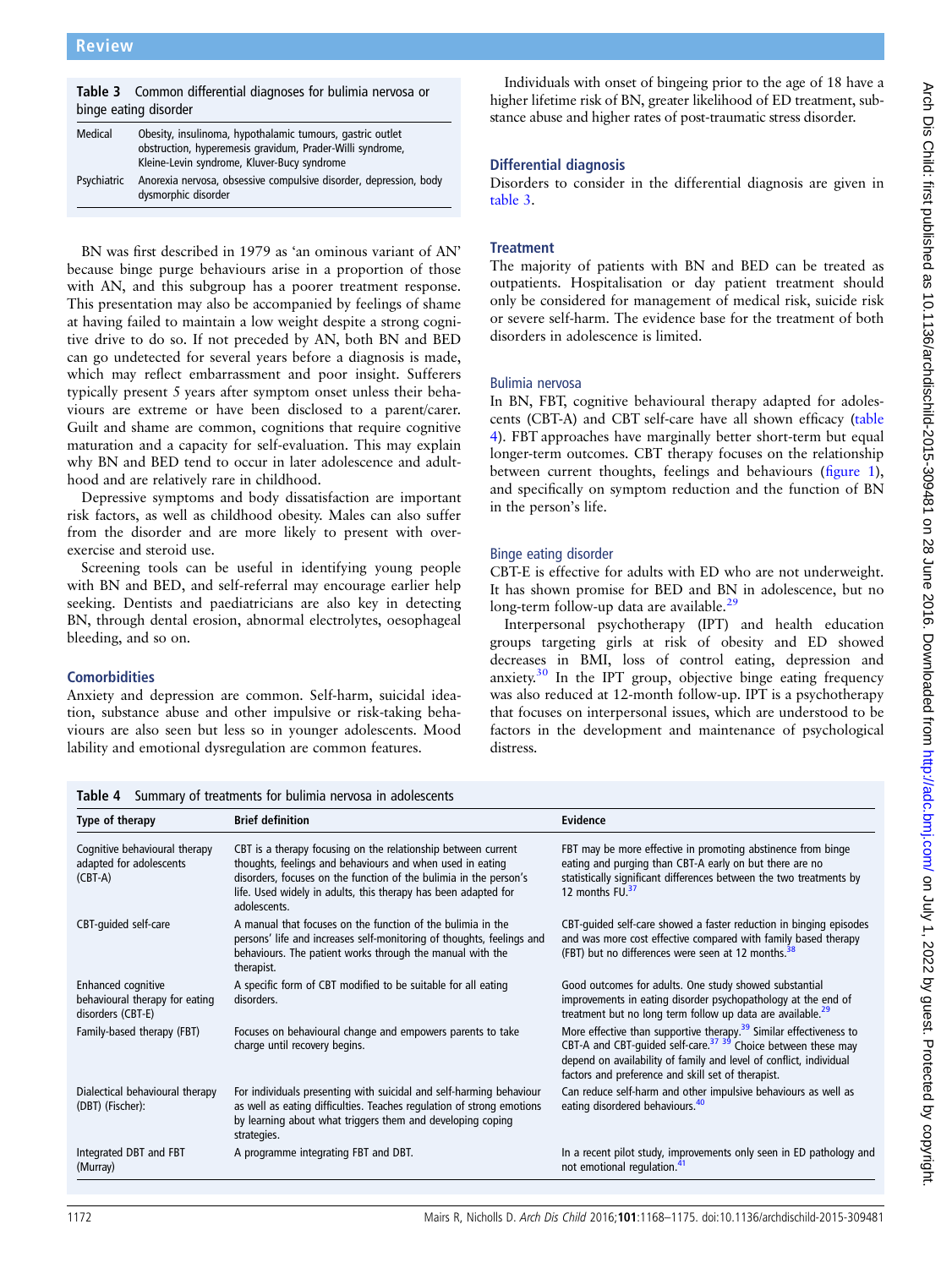<span id="page-5-0"></span>

Figure 1 Cognitive behavioural model of bulimia nervosa and binge eating disorder.

#### Medication

Fluoxetine at a dose of 60 mg may be useful to reduce bingeing and purging episodes and overall illness severity. $31$  Although the evidence is limited to one study in adolescent population, there is grade A evidence for its use in the adult population. CBT, however, is felt to be more effective with longer-lasting effects and is considered first line. Although some medications such as topirimate and sertraline appear to be useful for adults with BED, these have not been studied in adolescents.

#### **Outcomes**

BN is by nature episodic, acute or chronic. Around 40% recover after 6–12 months treatment with high relapse rate at follow-up. Remission rates at 5 years are estimated at around 50%. Rates of improvement and remission are better for BED, but the condition shows a similarly chronic course to BN. A small proportion of people with BN will develop AN but commonly revert back to BN, whereas individuals with BED tend not to develop another ED. Finally, both conditions are associated with obesity in later life, $32$  with treatment rarely having an effect on overall weight. Data are not yet available to determine whether early intervention significantly improves prognosis, although this seems likely since duration of untreated illness is an important indicator of outcome.

# AVOIDANT-RESTRICTIVE FOOD INTAKE DISORDER **Aetiology**

ARFID describes a heterogenous group of presentations with likely multiple aetiologies. A large proportion have primary medical problems underlying the eating difficulty, most commonly neurological or gastroenterological disorders. Neurodevelopmental disorders, in particular autism spectrum disorder and attention deficit hyperactivity disorder, also underlie some presentations. Some subtypes of ARFID most closely resemble anxiety disorders (eg, choking phobia) and likely have similar aetiology. A proportion will have a 'failure to thrive' aetiology in the context of abuse, neglect or attachment disorder.

# Diagnosis in children and adolescents

ARFID is a broad term that replaces FD and encompasses a variety of clinical presentations including a lack of interest in

food, heightened sensitivity to textures of food and fear of the consequences of eating such as choking. A study looking at referrals to gastroenterology clinic found that 1.5% of 2231 referrals were likely to have ARFID with a further 2.4% having some features of the condition. $3\overline{3}$ 

In order to differentiate from developmentally normal variants in eating behaviour and style, a diagnosis is only made when the young person fails to meet their nutritional needs leading to significant weight loss (or a lack of weight gain or growth in children) or when nutritional deficiencies/dependence on nutritional supplements (orally or enterally) is present or when the problem markedly interferes with psychosocial functioning. An important part of assessment is the observation of a meal in which the child is presented with familiar and unfamiliar food and a variety of different food textures. Much can be established from this including the effectiveness of their swallow, levels of anxiety or interest in food, preference for certain textures and the interactions between parent and child. This highlights the importance of a comprehensive MDT approach.

Even so, it can be difficult to distinguish AN from ARFID particularly in younger patients, and careful assessment is needed to ascertain whether the specific cognitions of AN are maintaining the eating problem. ARFID sufferers often show the same complications secondary to being underweight and present at similar body weight as individuals with AN but the weight loss is not driven by weight or shape concerns. ARFID sufferers also tend to have a longer duration of illness prior to diagnosis and an earlier onset. Underlying medical conditions and dependence on nutritional supplements are more likely. Both conditions are associated with significant anxiety and distress around mealtimes. It is important to know that ARFID can develop into AN in a small number of cases or it may be that AN cognitions become more apparent. It is therefore important to keep reassessing the diagnosis, particularly if the young person is not progressing in treatment as expected.

If there is a concurrent medical or psychiatric illness, ARFID can only be diagnosed if the eating difficulty exceeds that normally associated with the condition. Medical causes of underweight to be considered in the differential diagnosis are summarised in [table 1.](#page-2-0)

# **Comorbidities**

Comorbidities include autism spectrum disorder, cognitive impairment and intellectual disability. More anxiety disorders but less depression are present compared with BN and AN.

#### **Treatment**

Very little research has yet been conducted into treatments for ARFID, although a number of interventions for FDs have been described in the literature. A pilot trial found support for an intensive, manual-based behavioural feeding intervention compared with waiting list for children with chronic food refusal and dependence on enteral feeding or oral nutritional formula supplementation.<sup>34</sup> In general, treatment is individualised on the basis of the main feeding or eating difficulty and the factors contributing to aetiology. For example, the child may be dependent on nasogastric feeding and have a lack of interest in eating. He/she may have experienced a delay in establishing normal feeding and pain associated with eating due to a severe food allergy prior to NG tube placement. During attempts to tube wean, the child's parents may have become anxious around mealtime, frustrated by their child's low appetite, leading to difficult mealtime interactions.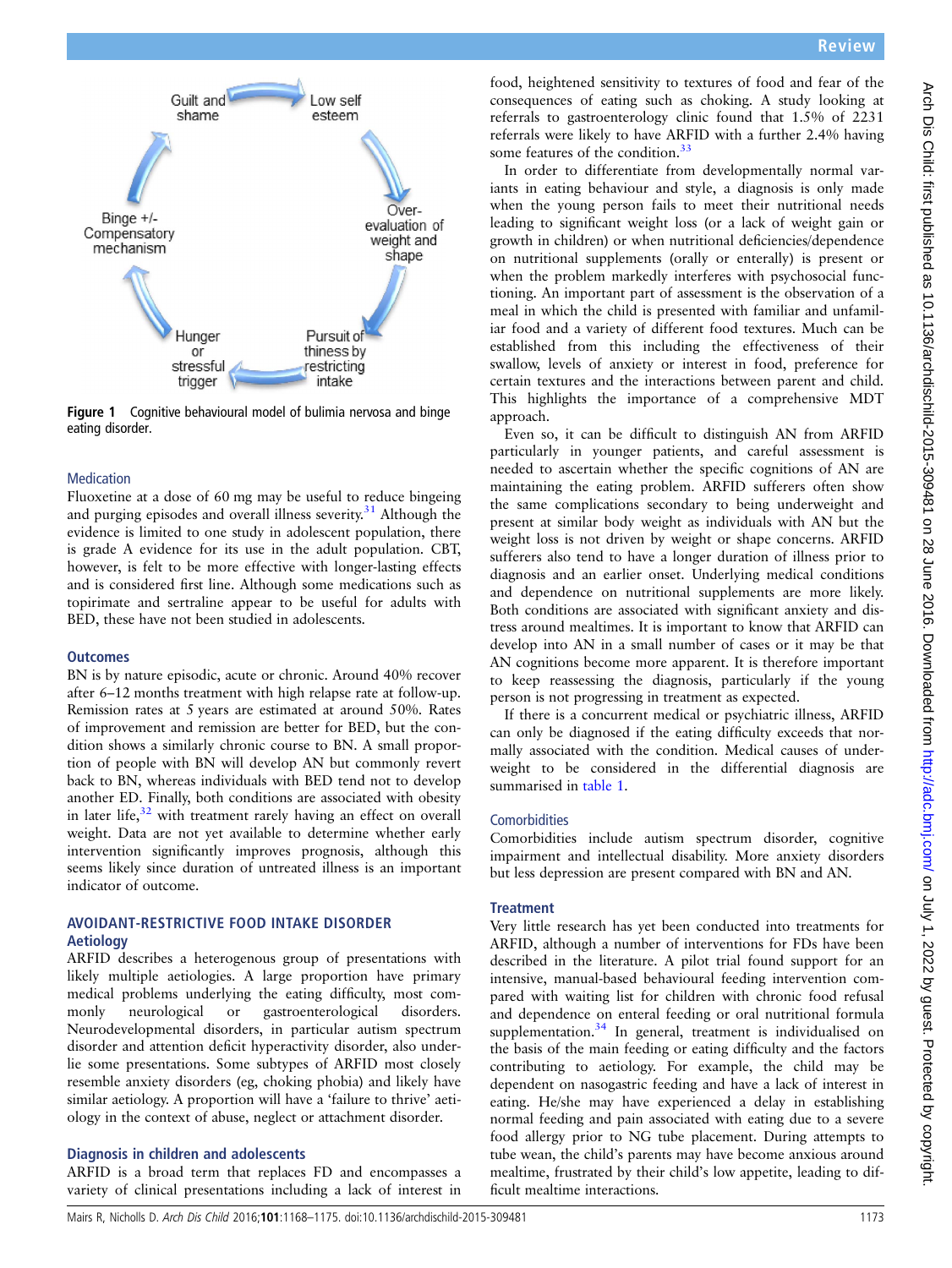<span id="page-6-0"></span>Once relevant medical issues have been addressed (such as reflux), interventions such as CBT focusing on anxiety management and exposure and response prevention may be used as well as family-based interventions.

#### **Medications**

When ARFID is comorbid with clear anxiety disorder, interventions for anxiety should be considered in the first instance unless the child or young person is very low weight, as above. Cyproheptadine, an antihistamine with appetite stimulation as a side effect, can be considered when psychological and nutritional interventions have not been effective.<sup>35</sup> Its safety and efficacy has been established in a paediatric population, and it has been used in children with dyspepsia, cystic fibrosis and cancerrelated cachexia. Side effects include drowsiness and irritability, which can be minimised with cautious dose titration, and tolerance can be minimised by the use of intermittent dosage.

Of those who need paediatric hospitalisation, degree of weight loss predicts outcome, patients with ARFID having higher rates of remission at follow-up but requiring on average longer in hospital than patients with AN and requiring more in the way of nutritional support.<sup>[36](#page-7-0)</sup>

# **SUMMARY**

FEDs are relatively common, presenting to both paediatric and mental health services, and should be considered in the differential diagnosis of weight loss or change in eating behaviour. Effective psychological interventions are available while the role of psychotropic medication is limited. Further research is needed for this vulnerable subset of patients to evaluate treatments, understand trajectory and improve outcomes. Current objectives are increased recognition among paediatric and mental health professionals of the full range of FEDs, and the creation of specialist integrated MDT services in all localities aiming to reduce lengthy hospitalisations and improve outcome.

Correction notice This paper has been amended since it was published Online First. We have corrected the first author's name.

Contributors RM reviewed the literature and wrote the first draft of the review. DN reviewed and edited the draft and added the references.

Competing interests None declared.

Provenance and peer review Commissioned; externally peer reviewed.

# **REFERENCES**

- Treasure J, Stein D, Maguire S. Has the time come for a staging model to map the course of eating disorders from high risk to severe enduring illness? An examination of the evidence. [Early Interv Psychiatry](http://dx.doi.org/10.1111/eip.12170) 2015;9:173-84.
- 2 Micali N, Hagberg KW, Petersen I, et al. The incidence of eating disorders in the UK in 2000–2009: findings from the general practice research database. [BMJ Open](http://dx.doi.org/10.1136/bmjopen-2013-002646) 2013;3. pii: e002646.
- 3 Stice E, Marti CN, Rohde P. Prevalence, incidence, impairment, and course of the proposed DSM-5 eating disorder diagnoses in an 8-year prospective community study of young women. [J Abnorm Psychol](http://dx.doi.org/10.1037/a0030679) 2013;122:445-57.
- 4 Smink FR, van Hoeken D, Oldehinkel AJ, et al. Prevalence and severity of DSM-5 eating disorders in a community cohort of adolescents. [Int J Eat Disord](http://dx.doi.org/10.1002/eat.22316) 2014;47:610-19.
- 5 House J, Schmidt U, Craig M, et al. Comparison of specialist and nonspecialist care pathways for adolescents with anorexia nervosa and related eating disorders. [Int J](http://dx.doi.org/10.1002/eat.22065) [Eat Disord](http://dx.doi.org/10.1002/eat.22065) 2012;45:949–56.
- 6 Bryant-Waugh RJ, Cooper PJ, Taylor CL, et al. The use of the eating disorder examination with children: a pilot study. [Int J Eat Disord](http://dx.doi.org/10.1002/(SICI)1098-108X(199605)19:4<391::AID-EAT6>3.0.CO;2-G) 1996;19:391-7.
- 7 Crist W, Napier-Phillips A. Mealtime behaviors of young children: a comparison of normative and clinical data. [J Dev Behav Pediatr](http://dx.doi.org/10.1097/00004703-200110000-00001) 2001;22:279-86.
- 8 Junior MARSIPAN. Management of really sick patients under 18 with Anorexia Nervosa. Royal College of Psychiatrists, 2010.
- 9 O'Connor G, Nicholls D, Hudson L, et al. Refeeding low weight hospitalized adolescents with anorexia nervosa: a multicenter randomized controlled trial. Nutr Clin Pract 2016.
- 10 Nielsen S, Anckarsäter H, Gillberg C, et al. Effects of autism spectrum disorders on outcome in teenage-onset anorexia nervosa evaluated by the Morgan-Russell outcome assessment schedule: a controlled community-based study. [Mol Autism](http://dx.doi.org/10.1186/s13229-015-0013-4) 2015;6:14.
- 11 Klump KL. Puberty as a critical risk period for eating disorders: a review of human and animal studies. [Horm Behav](http://dx.doi.org/10.1016/j.yhbeh.2013.02.019) 2013:64:399-410.
- 12 Peebles R, Wilson JL, Lock JD. How do children with eating disorders differ from adolescents with eating disorders at initial evaluation? J Adolesc Health 2006;39:800–5.
- 13 Hudson LD, Nicholls DE, Lynn RM, et al. Medical instability and growth of children and adolescents with early onset eating disorders. [Arch Dis Child](http://dx.doi.org/10.1136/archdischild-2011-301055) 2012;97:779–84.
- 14 Gowers SG, Clark AF, Roberts C, et al. A randomised controlled multicentre trial of treatments for adolescent anorexia nervosa including assessment of cost-effectiveness and patient acceptability—the TOuCAN trial. [Health Technol](http://dx.doi.org/10.3310/hta14150) [Assess](http://dx.doi.org/10.3310/hta14150) 2010;14:1–98.
- 15 Russell GFM, Szmukler GI, Dare C, et al. An evaluation of family therapy in anorexia nervosa and bulimia nervosa. [Arch Gen Psychiatry](http://dx.doi.org/10.1001/archpsyc.1987.01800240021004) 1987;44: 1047–56.
- 16 Fitzpatrick K, Moye A, Hoste R, et al. Adolescent focused psychotherapy for adolescents with Anorexia Nervosa. [J Contemp Psychother](http://dx.doi.org/10.1007/s10879-009-9123-7) 2010; 40:31–9.
- 17 Lock J, Le Grange D, Agras WS, et al. Randomized clinical trial comparing family-based treatment with adolescent-focused individual therapy for adolescents with anorexia nervosa. [Arch Gen Psychiatry](http://dx.doi.org/10.1001/archgenpsychiatry.2010.128) 2010;67:1025-32.
- 18 Dalle Grave R, Calugi S, Doll HA, et al. Enhanced cognitive behaviour therapy for adolescents with anorexia nervosa: an alternative to family therapy? [Behav Res Ther](http://dx.doi.org/10.1016/j.brat.2012.09.008) 2013;51:R9–12.
- 19 Nicholls DE, Yi I. Early intervention in eating disorders: a parent group approach. [Early Interv Psychiatry](http://dx.doi.org/10.1111/j.1751-7893.2012.00373.x) 2012;6:357–67.
- 20 Kafantaris V, Leigh E, Hertz S, et al. A placebo-controlled pilot study of adjunctive olanzapine for adolescents with anorexia nervosa. [J Child Adolesc Psychopharmacol](http://dx.doi.org/10.1089/cap.2010.0139) 2011;21:207–12.
- 21 Hagman J, Gralla J, Sigel E, et al. A double-blind, placebo-controlled study of risperidone for the treatment of adolescents and young adults with anorexia nervosa: a pilot study. [J Am Acad Child Adolesc Psychiatry](http://dx.doi.org/10.1016/j.jaac.2011.06.009) 2011;50:915–24.
- 22 Court A, Mulder C, Kerr M, et al., Investigating the effectiveness, safety and tolerability of quetiapine in the treatment of anorexia nervosa in young people: a pilot study. [J Psychiatr Res](http://dx.doi.org/10.1016/j.jpsychires.2010.03.011) 2010;44:1027–34.
- 23 Lock J, Le Grange D, Agras WS, et al. Can adaptive treatment improve outcomes in family-based therapy for adolescents with anorexia nervosa? Feasibility and treatment effects of a multi-site treatment study. [Behav Res Ther](http://dx.doi.org/10.1016/j.brat.2015.07.015) 2015;73:  $90 - 5$
- 24 Treasure J, Rhind C, Macdonald P, et al. Collaborative care: the new maudsley model. [Eat Disord](http://dx.doi.org/10.1080/10640266.2015.1044351) 2015;23:366–76.
- 25 Eisler I, Simic M, Russell GF, et al. A randomised controlled treatment trial of two forms of family therapy in adolescent anorexia nervosa: a five-year follow-up. [J Child Psychol Psychiatry](http://dx.doi.org/10.1111/j.1469-7610.2007.01726.x) 2007;48:552–60.
- 26 Tchanturia K, Davies H, Campbell IC. Cognitive remediation therapy for patients with anorexia nervosa: preliminary findings. Ann [Gen Psychiatry](http://dx.doi.org/10.1186/1744-859X-6-14) 2007;6:14.
- 27 Herpertz-Dahlmann B, Schwarte R, Krei M, et al. Day-patient treatment after short inpatient care versus continued inpatient treatment in adolescents with anorexia nervosa (ANDI): a multicentre, randomised, open-label, non-inferiority trial. [Lancet](http://dx.doi.org/10.1016/S0140-6736(13)62411-3) 2014;383:1222–9.
- 28 Culbert KM, Racine SE, Klump KL. Research review: what we have learned about the causes of eating disorders—a synthesis of sociocultural, psychological, and biological research. [J Child Psychol Psychiatry](http://dx.doi.org/10.1111/jcpp.12441) 2015;56:1141-64.
- 29 Dalle Grave R, Calugi S, Sartirana M, et al. Transdiagnostic cognitive behaviour therapy for adolescents with an eating disorder who are not underweight. [Behav](http://dx.doi.org/10.1016/j.brat.2015.07.014) [Res Ther](http://dx.doi.org/10.1016/j.brat.2015.07.014) 2015;73:79–82.
- 30 Tanofsky-Kraff M, Shomaker LB, Wilfley DE, et al. Targeted prevention of excess weight gain and eating disorders in high-risk adolescent girls: a randomized controlled trial. [Am J Clin Nutr](http://dx.doi.org/10.3945/ajcn.114.092536) 2014;100:1010-18.
- 31 Kotler LA, Devlin MJ, Davies M, et al. An open trial of fluoxetine for adolescents with bulimia nervosa. [J Child Adolesc Psychopharmacol](http://dx.doi.org/10.1089/104454603322572660) 2003;13:329–35.
- 32 Micali N, Ploubidis G, De Stavola B, et al. Frequency and patterns of eating disorder symptoms in early adolescence. [J Adolesc Health](http://dx.doi.org/10.1016/j.jadohealth.2013.10.200) 2014;54:574-81.
- 33 Eddy KT, Thomas JJ, Hastings E, et al. Prevalence of DSM-5 avoidant/restrictive food intake disorder in a pediatric gastroenterology healthcare network. [Int J Eat Disord](http://dx.doi.org/10.1002/eat.22350) 2015;48:464–70.
- 34 Sharp WG, Stubbs KH, Adams H, et al. Intensive, Manual-based intervention for pediatric feeding disorders: results from a randomized pilot trial. [J Pediatr](http://dx.doi.org/10.1097/MPG.0000000000001043) [Gastroenterol Nutr](http://dx.doi.org/10.1097/MPG.0000000000001043) 2016;62:658–63.
- 35 Sant'Anna AM, Hammes PS, Porporino M, et al. Use of cyproheptadine in young children with feeding difficulties and poor growth in a pediatric feeding program. [J Pediatr Gastroenterol Nutr](http://dx.doi.org/10.1097/MPG.0000000000000467) 2014;59:674–8.